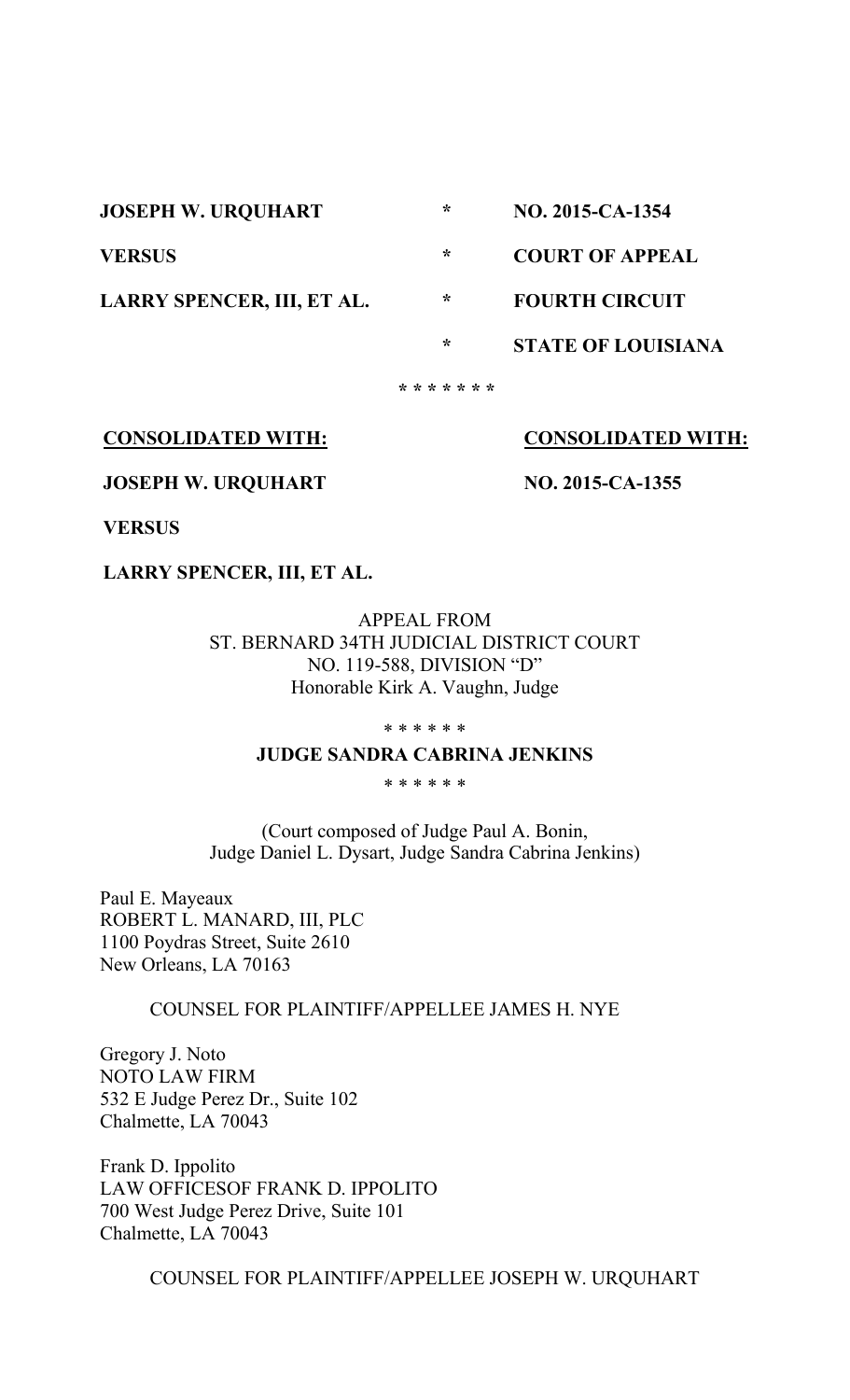Wade A. Langlois, III GAUDRY RANSON HIGGINS & GREMILLION, LLC 401 Whitney Avenue, Suite 500 Gretna, LA 70056

COUNSEL FOR DEFENDANTS /APPELLANTS

## **APPEAL DISMISSED WITHOUT PREJUDICE; REMANDED**

# **DECEMBER 1, 2016**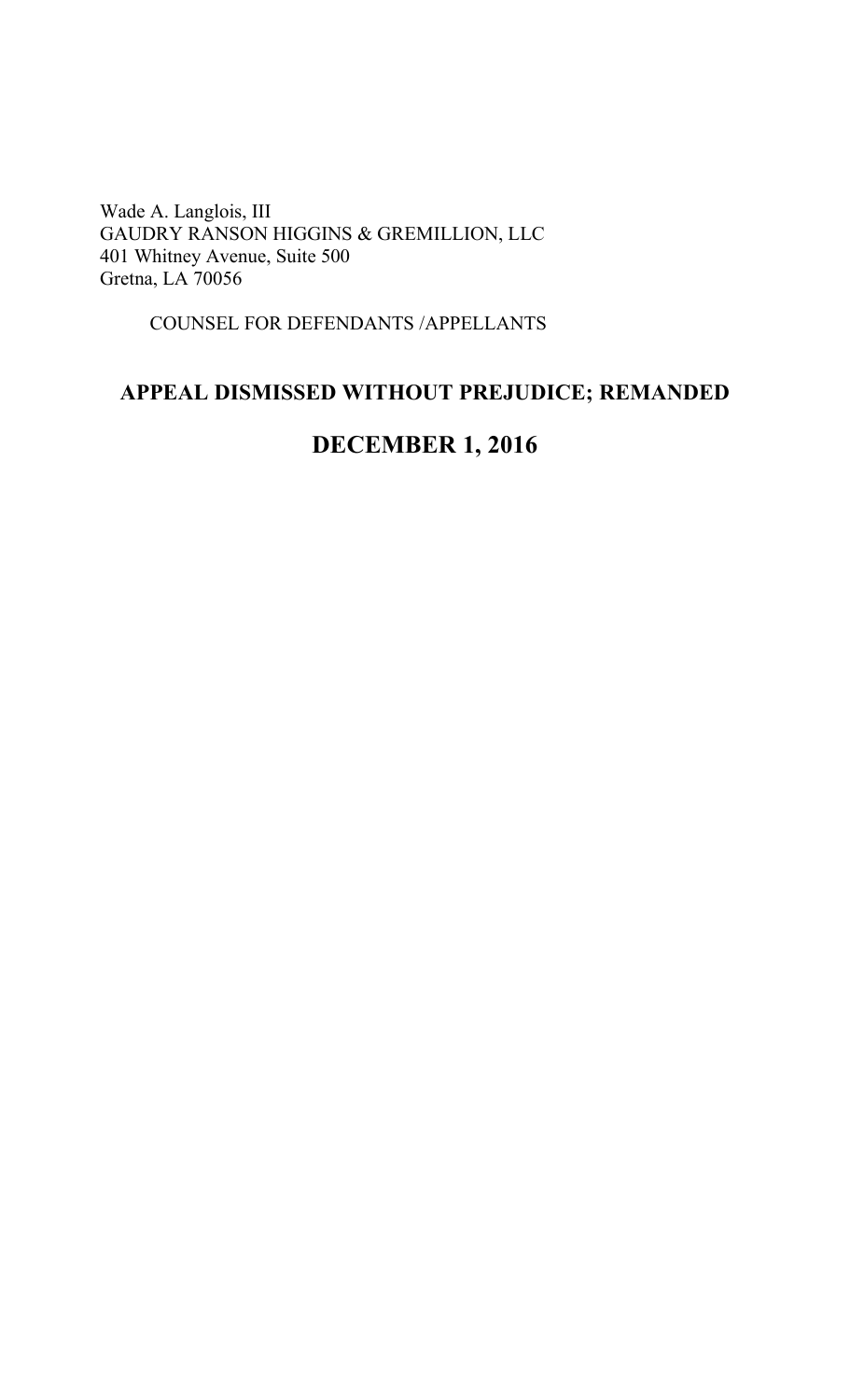These consolidated appeals arise from a May 29, 2015 money judgment in favor of plaintiffs Joseph Urquhart and James M. Nye, and against unspecified "defendants." For the reasons that follow, we find that the judgment on appeal lacks necessary decretal language, and is not a valid, final judgment. Consequently, this court lacks jurisdiction. We dismiss these appeals without prejudice and remand this matter to the trial court so that a proper judgment can be rendered.

## **FACTUAL AND PROCEDURAL BACKGROUND**

On May 9, 2012, a tractor-trailer rig driven by defendant Larry Spencer, III collided with a pick-up truck driven by Mr. Nye, with Mr. Urquhart in the front passenger seat. On August 3, 2012, Mr. Urquhart filed a Petition for Damages against defendants Larry Spencer, III; Mr. Spencer's employer and the owner of the rig, Sysco Corporation ("Sysco"); and Sysco"s liability insurer, Zurich American Insurance Company ("Zurich"). On January 8, 2013, Mr. Urquhart filed a First Supplemental and Amended Petition for Damages in which he named Mr. Nye and State Farm Mutual Automobile Insurance Company ("State Farm") as additional defendants.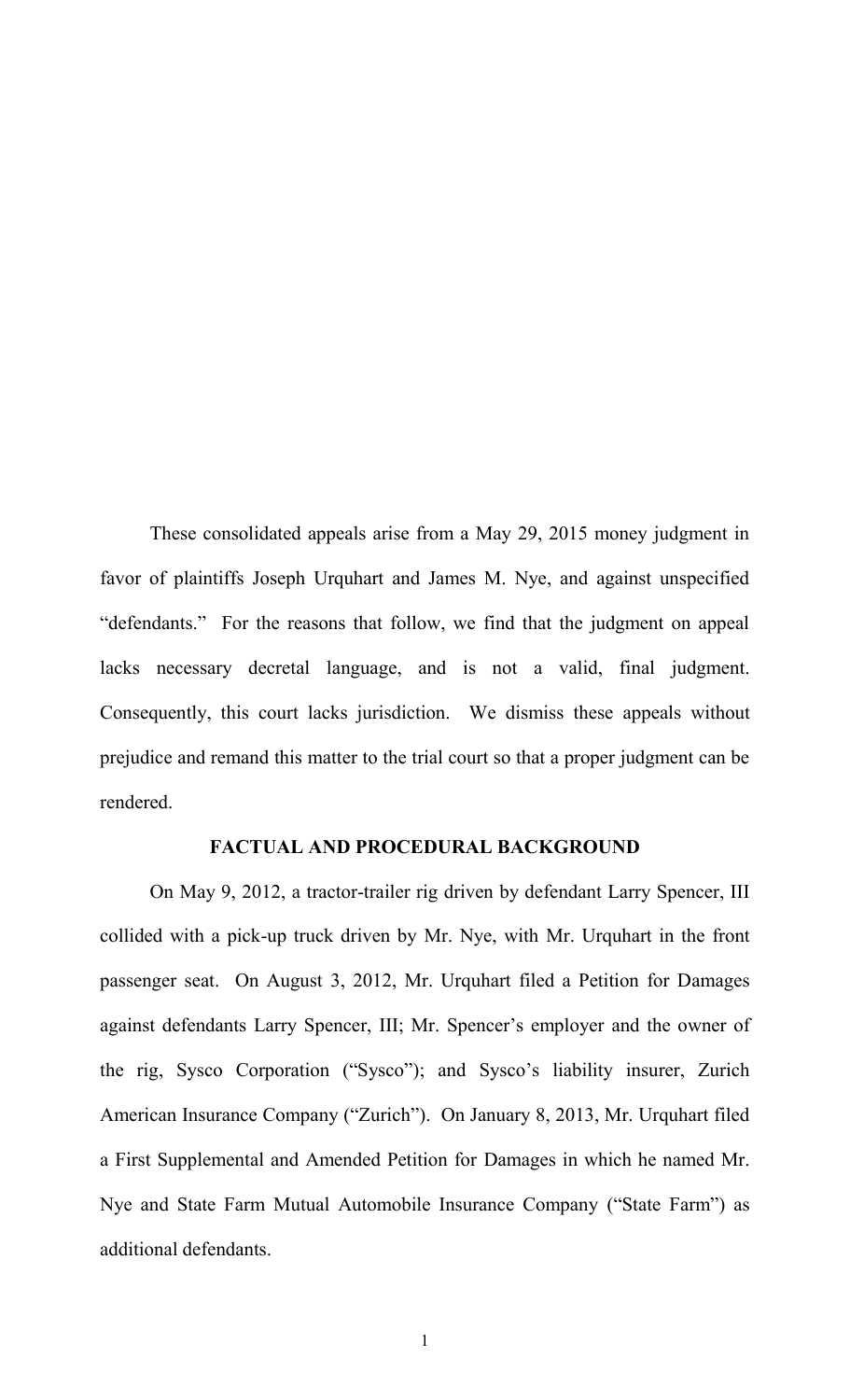On October 26, 2012, Mr. Nye filed a Petition for Damages against Mr.

Spencer, Sysco, and Zurich. On March 12, 2013, the two lawsuits were

consolidated. On January 9, 2015, Mr. Urquhart's claims against Mr. Nye and

State Farm were dismissed with prejudice after the parties reached a settlement.

A bench trial was held on January 12, 13, and 15, 2015. On May 29, 2015,

the trial court rendered a judgment which states as follows:

This matter came before the Court for trial and was taken under advisement. Considering the evidence and argument at the trial and the parties" post-trial memoranda,

**IT IS ORDERED, ADJUDGED AND DECREED** that the defendants pay to the estate of Joseph Urquhart<sup>1</sup> the sum of Thirty – Eight Thousand and no/100 Dollars (\$38,000.00) in damages, including Thirty Thousand and no/100 Dollars (\$30,000.00) in general damages and Eight Thousand and no/100 Dollars (\$8,000.00) in special damages.

**IT IS ORDERED, ADJUDGED AND DECREED** that the defendants pay to James H. Nye the sum of Four Hundred Seventy-Nine, Three Hundred Sixty-Two and 45/00 Dollars (\$479,362.45) in damages, divided among the following categories:

| Past general damages               | \$10,000.00  |
|------------------------------------|--------------|
| Past RSD-related general damages   | \$10,000.00  |
| Future general damages             | \$50,000.00  |
| Future RSD-related general damages | \$30,000.00  |
| Past special medical damages       | \$167,563.85 |
| Future special medical damages     | \$211,798.60 |
| <b>Total</b>                       | \$479,362.45 |

On June 9, 2015, Mr. Urquhart"s heirs and Mr. Nye filed Motions for New Trial and to Amend Judgment, which the trial court denied on July 17, 2015. On July 27, 2015, Mr. Spencer, Sysco, and Zurich filed a Motion and Order for Suspensive Appeal, which the trial court granted on July 30, 2015. On August 31, 2015, Mr. Nye filed a Motion and Order for Devolutive Appeal, which the trial court granted on that date. The two appeals were consolidated.

 $\overline{a}$ 

<sup>&</sup>lt;sup>1</sup> Mr. Urquhart passed away on February 13, 2014, and his sons were substituted as plaintiffs.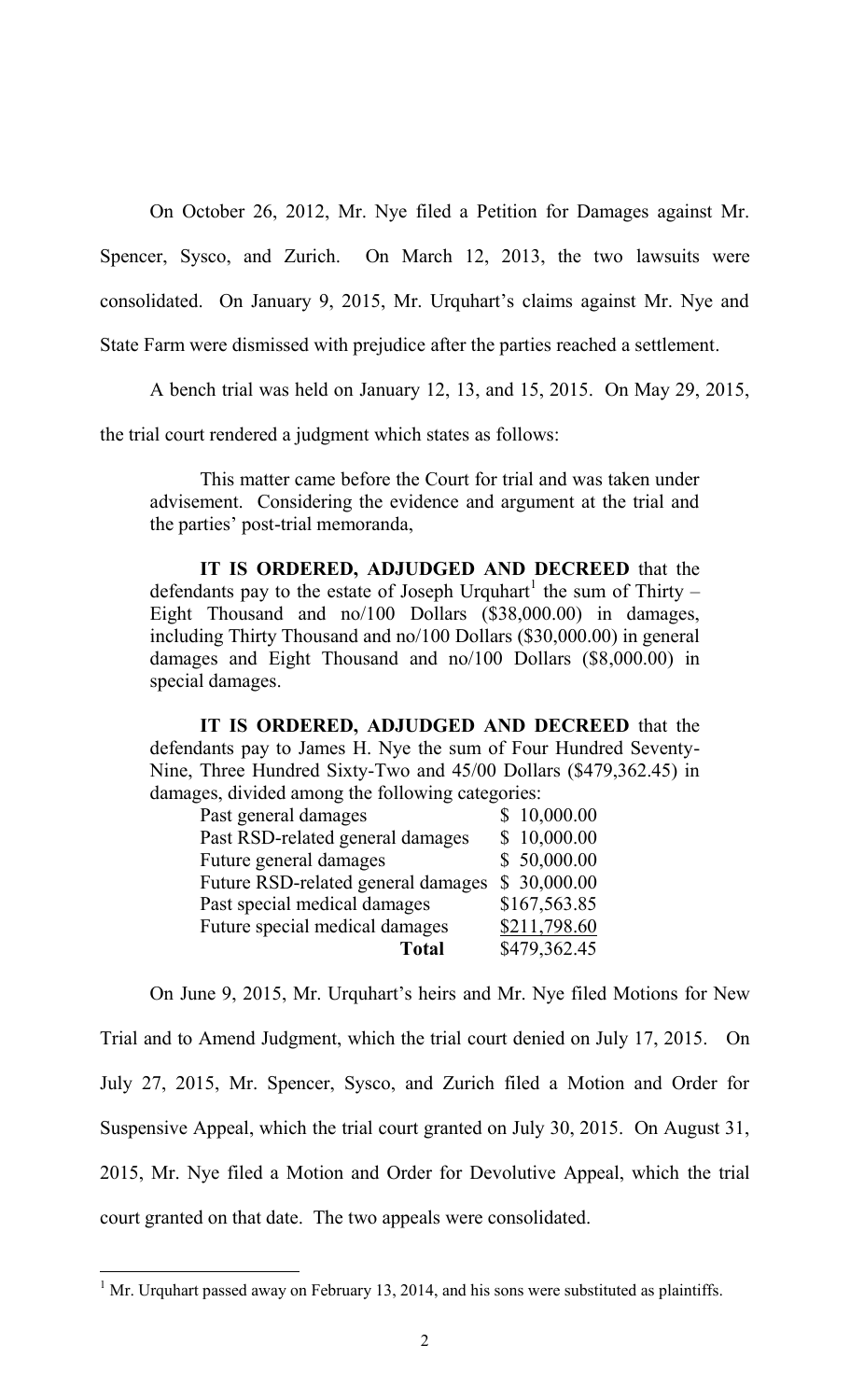#### **DISCUSSION**

### **Requirements for Decretal Language**

"Before considering the merits of any appeal, appellate courts have the duty to determine, *sua sponte*, whether subject matter jurisdiction exists, even when the parties do not raise the issue." *Moon v. City of New Orleans*, 15-1092, 15-1093, p. 5 (La. App. 4 Cir. 3/16/16), 190 So. 3d 422, 425. We therefore cannot determine the merits of these appeals unless our jurisdiction is properly invoked by a valid final judgment. *Bd. of Supervisors of Louisiana State Univ. v. Mid City Holdings*, *L.L.C.*, 14-0506, p. 2 (La. App. 4 Cir. 10/15/14), 151 So. 3d 908, 910. For a judgment to be a "valid final judgment," it must contain specific "decretal language." *Id.* ""A valid judgment must be precise, definite and certain.... The decree alone indicates the decision. . . . The result decreed must be spelled out in lucid, unmistakable language. . . . The quality of definiteness is essential to a proper judgment."" *Id*. (quoting *Input/Output Marine Sys., Inc. v. Wilson Greatbatch, Tech., Inc.*, 10-477, pp. 12-13 (La. App. 5 Cir. 10/29/10), 52 So. 3d 909, 915-16). In the absence of the necessary decretal language, the judgment is not final and appealable. *Tsegaye v. City of New Orleans*, 15-0676, p. 3 (La. App. 4 Cir. 12/18/15), 183 So. 3d 705, 710, *writ denied*, 16-0119 (La. 3/4/16), 188 So. 3d 1064.

Importantly, in order for the language of a judgment to be considered "decretal" it "must name the party in favor of whom the ruling is ordered, the party against whom the ruling is ordered, and the relief that is granted or denied." *Mid City Holdings*, 14-0506 at p. 3, 151 So. 3d at 910 (citations omitted). Furthermore, ""The specific relief granted should be determinable from the judgment without

3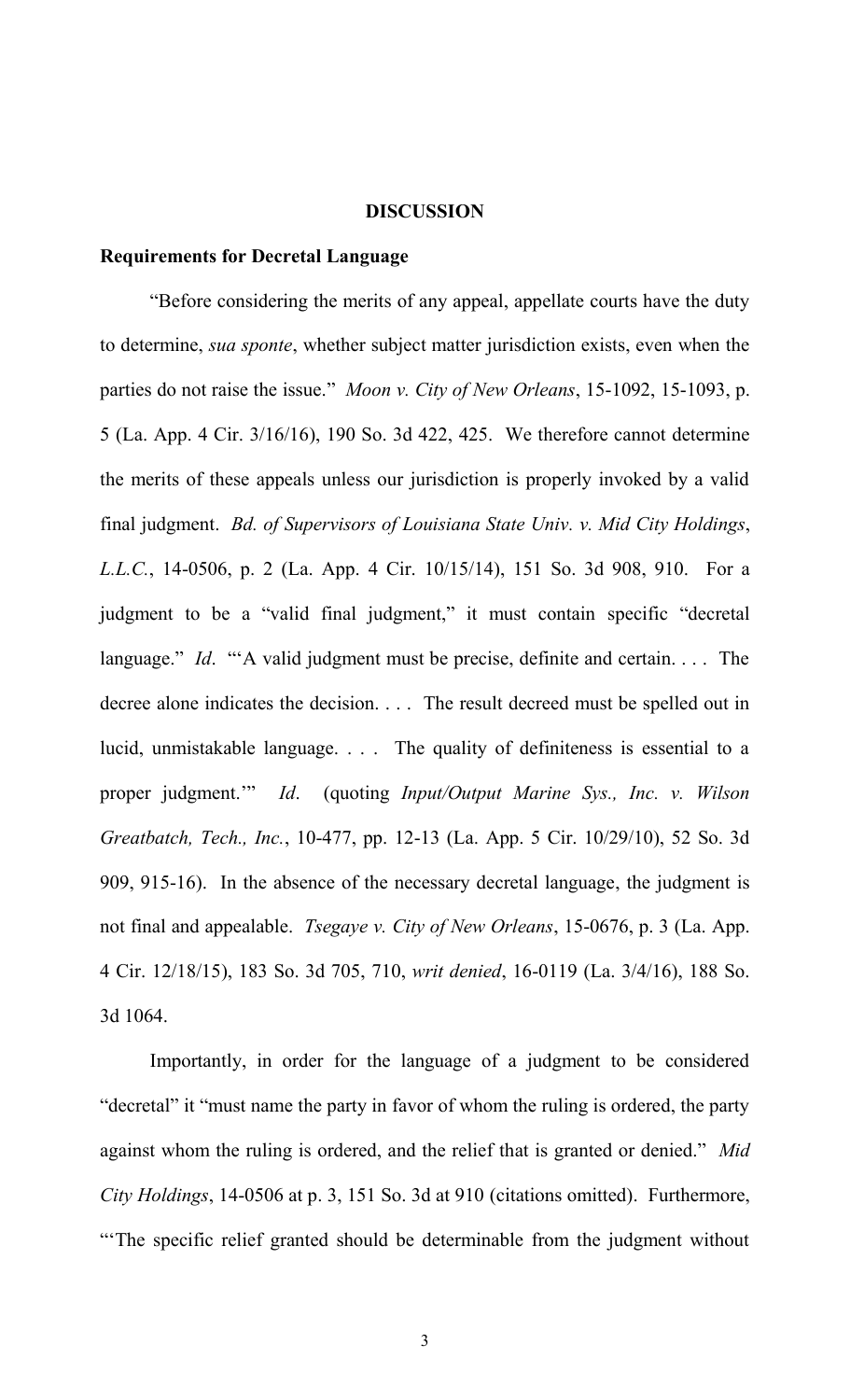reference to an extrinsic source such as pleadings or reasons for judgment."" *Id*. (quoting *Input/Output Marine*, 10-477, p. 13, 52 So. 3d at 916).

In multiple defendant cases such as this one, the "failure to name the particular defendant cast in judgment results in the invalidity of the judgment." *Freeman v. Zara's Food Store, Inc.*, 16-0445, p. 15 (La. App. 4 Cir. 11/2/16), -- So. 3d --, 2016 WL 6473023, \*7 (citations omitted). As we have stated, ""The failure to name the defendant against whom the judgment is rendered in a case with multiple defendants makes the judgment fatally defective, because one cannot discern from its face against whom it may be enforced."" *Id*., 16-0445, p. 16, 2016 WL 6473023 at \*7 (quoting *Jenkins v. Recovery Tech. Investors*, 02-1788, p. 3 (La. App. 1 Cir. 6/27/03), 858 So. 2d 598, 600).

Another important requirement for a valid appealable judgment is that it contain decretal language "express[ing] the degree of fault of each defendant as a percentage."" *Id*., 16-0445, p. 16, 2016 WL 6473023 at \*7. A judgment also lacks the necessary decretal language when it "does not set forth any determination as to whether the defendants are jointly or solidarily liable such that it is unknown what amount each defendant is obligated to pay." *Id*., 16-0445, p. 16, 2016 WL 6473023 at \*7 n.15 (citing *Caillier v. Strictly Stars Touring*, 16-390, pp. 5-6 (La. App. 3 Cir. 6/22/16), 195 So. 3d 1237, 1241).

Applying these principles, we find that the May 29, 2015 judgment is not a valid appealable judgment. Its decretal language does not specifically name the defendants who are cast in judgment. The use of the indeterminate word "defendants" – there were five named defendants in this matter, three of whom went to trial – renders the judgment fatally defective because "one cannot discern from its face against whom the judgment may be enforced."" *Id.*, 16-0445, p. 16,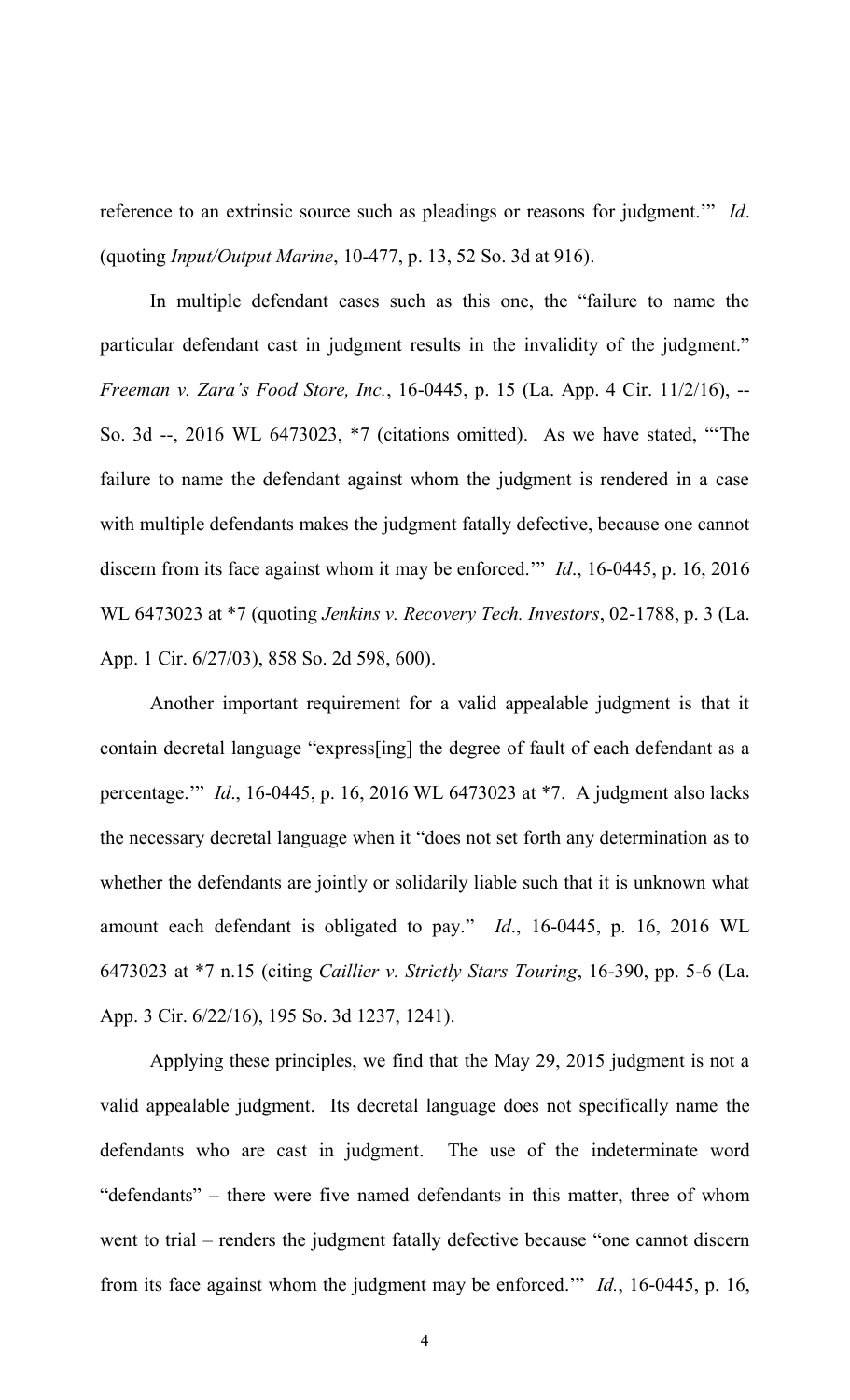2016 WL 6473023 at \*7. We also note that the May 29, 2015 judgment is invalid because it does not express the degree of fault of each defendant as a percentage, or state whether the defendants are jointly or solidarily liable. *Id*., 16-0445, p. 16, 2016 WL 6473023 at \*7 & n.15.

In sum, because the judgment is "lacking in definitive decretal language necessary for the exercise of our appellate jurisdiction," the appellants are not entitled as of right to appellate review. *Tomlinson v. Landmark Am. Ins. Co*., 15- 0276, pp. 2-3 (La. App. 4 Cir. 3/23/16), 192 So. 3d 153, 156-57 (citations omitted).

## **Conversion of Appeal to Writ Application**

When confronted with a judgment on appeal that is not final and appealable, we are authorized to exercise our discretion to convert the appeal to an application for supervisory writs.

Generally, however, appellate courts will refrain from the exercise of their supervisory jurisdiction when an adequate remedy exists by appeal. *Douglass v. Alton Ochsner Med. Found.*, 96-2825, p. 4 (La. 6/13/97), 695 So. 2d 953, 956. In this instance, an adequate remedy by appeal will exist upon the entry of a precise, definite, and certain judgment containing the decretal language necessary for our appellate review. *See Kimsey v. Nat'l Auto. Ins. Co*., 13-856, p. 8 (La. App. 3 Cir. 2/12/14), 153 So. 3d 1035, 1040. Accordingly, we decline to exercise our discretion to convert this appeal to an application for supervisory writs.

## **CONCLUSION**

In this matter, the May 29, 2015 judgment on appeal lacks necessary decretal language in that it fails to specify the defendants against whom the judgment was rendered, fails to specify whether the defendants are jointly or solidarily liable, and does not express the degree of fault of each defendant. In the

5